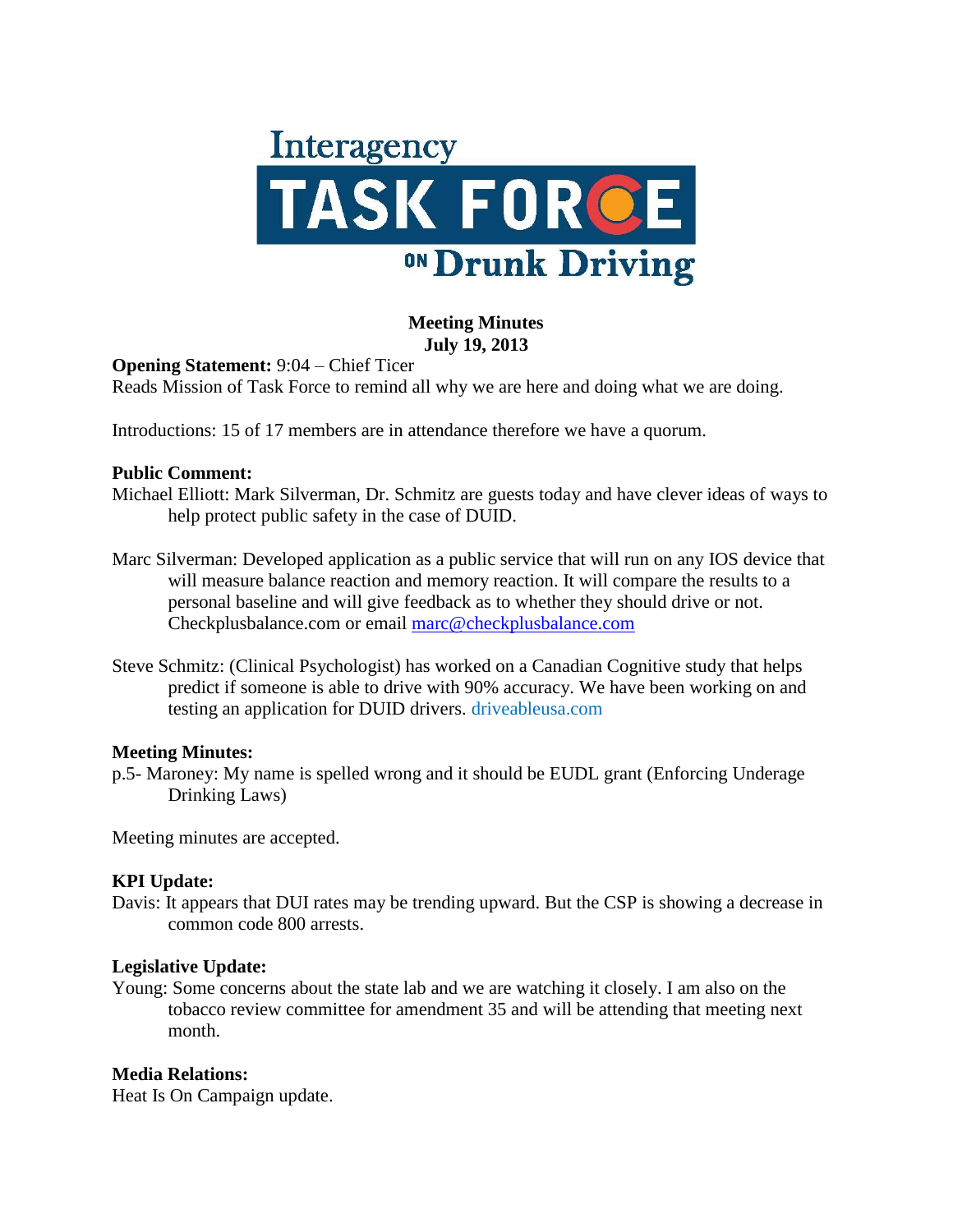\*PowerPoint will be sent out to members

Ticer: Remember the *nodui.com* website

## **Work-group Update:**

### **Criminal Justice Work Group –** Chair Judge Celeste**:**

- First priority- Investigate and look into the Rapid Electronic Warrants
	- Possibility of PD Officers doing their own blood draws
	- Labs and lab work
	- Best Practices
- Look at statutes and simplify them if possible
- Look at BAC testing and add DUID into the mix
- Change the name of the task force to Inter-Agency Task Force on Impaired Driving

Hooper: I would specifically like to see the name change for the task force. We also need to look at changing the phrase "Persistent Drunk Drivers".

Gray: I believe that "Drunk Driving" stays in the name and another task force is created for "impaired or drugged driving"

Wilfong: Public awareness- We maybe need to look at changing the household name.

Judge Celeste: We are moving priority four up to priority two.

**Criminal Justice – :Get Legal Initiative & Roadside Advisement Sub Group** – Chair Steve Hooper

Hooper**:** Will be adding a "Get Legal" portion to the noduicolorado.website

- Is "Get Legal" a good nomenclature for this
- What are the obstacles outside of licensing
- The Roadside Advisement group will be a quick meeting.

Gray: Are there other states that have tried the licensing after one month with an interlocken device?

Hooper: There are other states, and we are behind the curve.

# **ITFDD Statewide Impaired Driving Plan and Program Management and Strategic**

**Planning Work Group** – Chair Glenn Davis

\*See attached PowerPoint

Ticer: This is an opportunity for all of us to make a difference in all of these programs.

**Prevention Work Group** – Chair Ellen Anderson

**\***please see hand out.

**Communications Work Group –** Chair Emily Wilfong: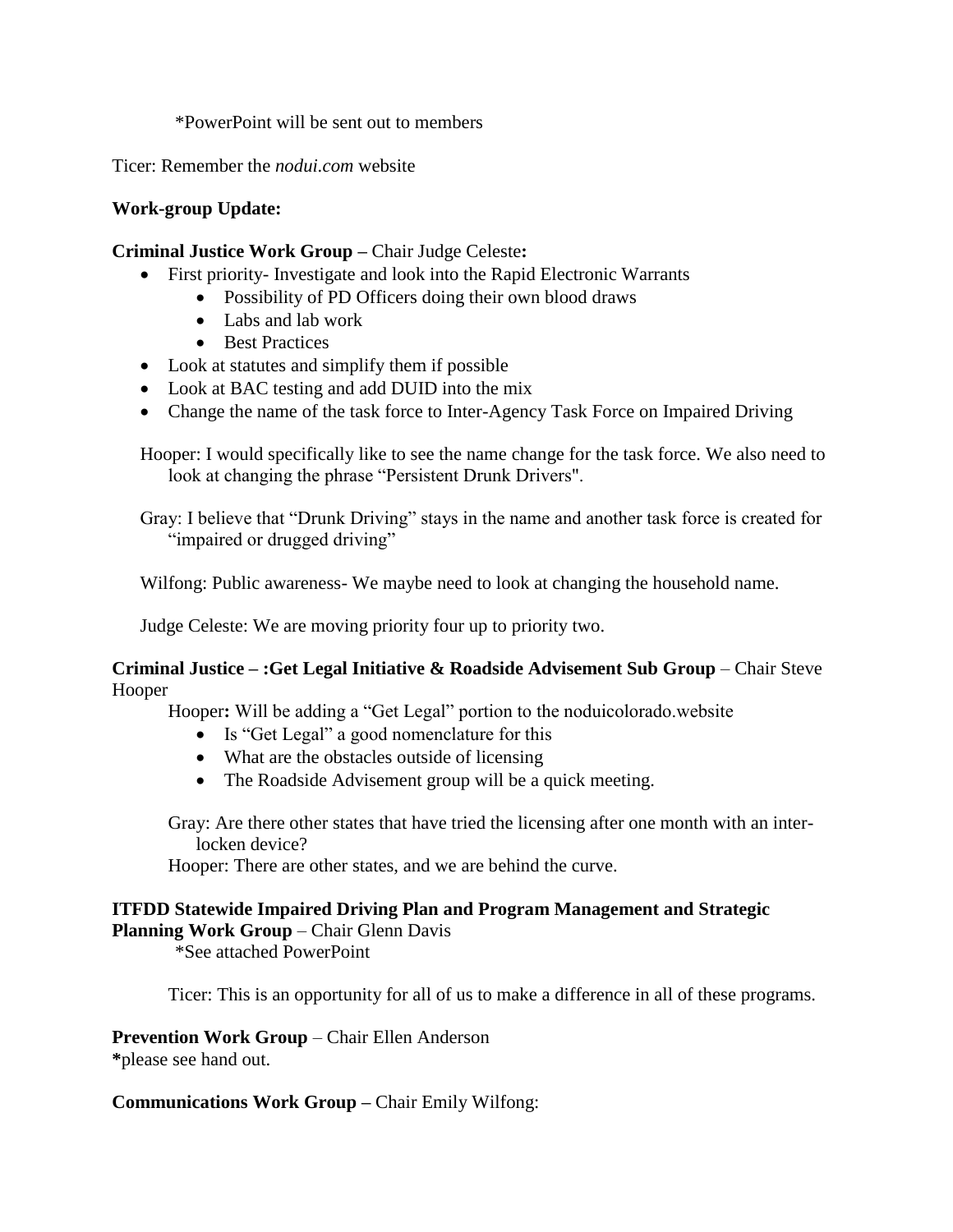### \*Attached PowerPoint

**Alcohol and Other Drug Misuse** – Chair Michael Elliott**:** -

- Screening an assessment
- LE and Medical as well
- People slipping through the cracks and not being observed
- Education in the medical field
- Funding
- Funding and the new Affordable Act
- Monitoring
- Data Issues-Alcohol and drug results are not consistently available
- Gap for high risk offenders
- Potential accessible issues- especially in rural area
- Dealing with Marijuana and impaired driving
- Per De or Permissible Inference
- Public Education Piece
- How to responsibly use Cannabis
- Marc Silverman and Dr. Schmitz spoke about getting more object ways of determining impairment other than blood.
- Safety restraint and impaired driving
	- Glen Davis and Chief Ticer will take on the restraint issue with Dr. Weltzer.

### **Program Evaluation and Data -** Chair Jan Hart

\*see attached PowerPoint

Ticer: There are other states in this country that are going to be seeking answers from us in the future.

**Colling:** Probation data information \*See handout

### **Lightening Round:**

Young: Thank you to all of you. You make this easy.

Johnson: September 20<sup>th</sup> is Global Beer Drinking Awareness Day- for Designated Drivers- Wear Red

- August  $10^{th}$  a Responsibility Tent will be at the Georgetown Marathon
- Flavia: The Persistent Drunk Driving committee will update the nodui website with marijuana information- if you have input please let me know.

Timken: Abstract of important study- University of Northern Kentucky, Vodka study- 18% higher BAC with diet soda than any other mixer.

• DSM4 vs. DSM5 and treatment system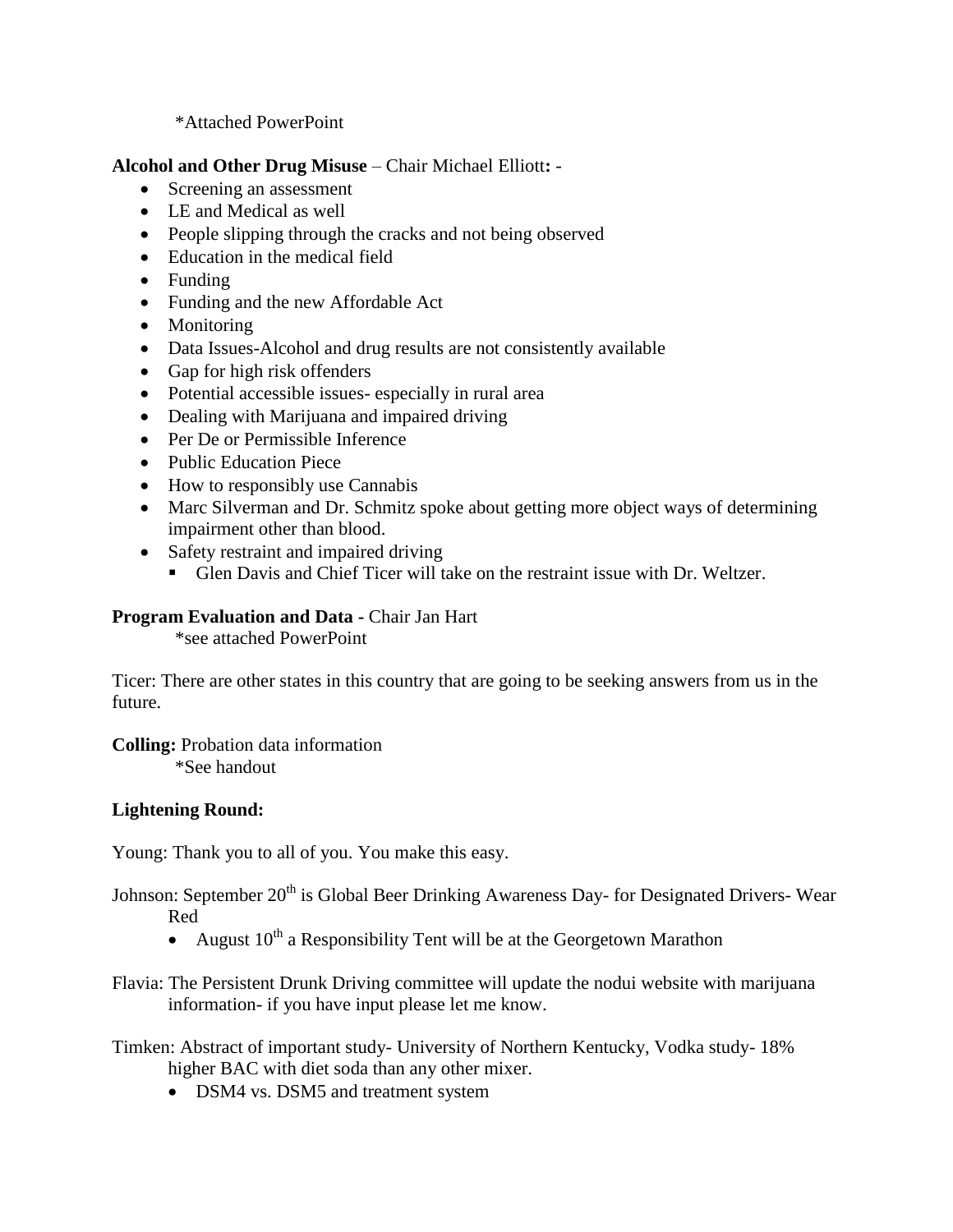Elliott: Professor Reese's study is now published in the Journal of Law and Economics

Uristoe: Smoking Alcohol email- have you heard of this? Wilfong: A plug-in I phone Breath-a-lizer.

Pierce: Aug 3<sup>rd</sup> –Walk Like MADD annual event- everyone is invited

Gray: Thanks to everyone.

McEvoy: Providing free of charge signage that states "No one under 21 allowed without parent or guardian"

- Reaching out to "Uber" to get free rides home
- Maroney: 2013 rendered 2969 compliance checks –violation rate continues to decrease and have since 2003 by 14%

**Adjourned:** 12:19

#### **In Attendance:**

Chief Robert Ticer, CAPC (Avon Police Department Glenn Davis, Colorado Department of Transportation Stephen Hooper, Colorado Department of Revenue Bud Bright, CSOC (Teller County S.O.) Sue Parker, CSSP Karen Moreau, Addiction Counselors Dr. Dave Timken, CIDRE Stephen Darcy, Alcoholics Anonymous Paige Jackson, Alcoholics Anonymous Christopher Pierce, MADD Judy Applegate, Intervention Judge Mary Celeste, NHTSA Kris Johnson, Standard Sales Co. /Distributor Susan Colling, Judicial/Probation Andrew Lemley, Alcohol Manufactures Christine Flavia, CDHS-Office of Behavioral Health Mike Elliott, MMIG Katie Wells, CDHS-Office of Behavioral Health Dr. Bob Weltzer, SME, CO. POST Marc Silverman, Check Plus Balance Captain Paul Matzke, CSP/CDOT Sean Stinger, City and County of Denver-Pretrial Services